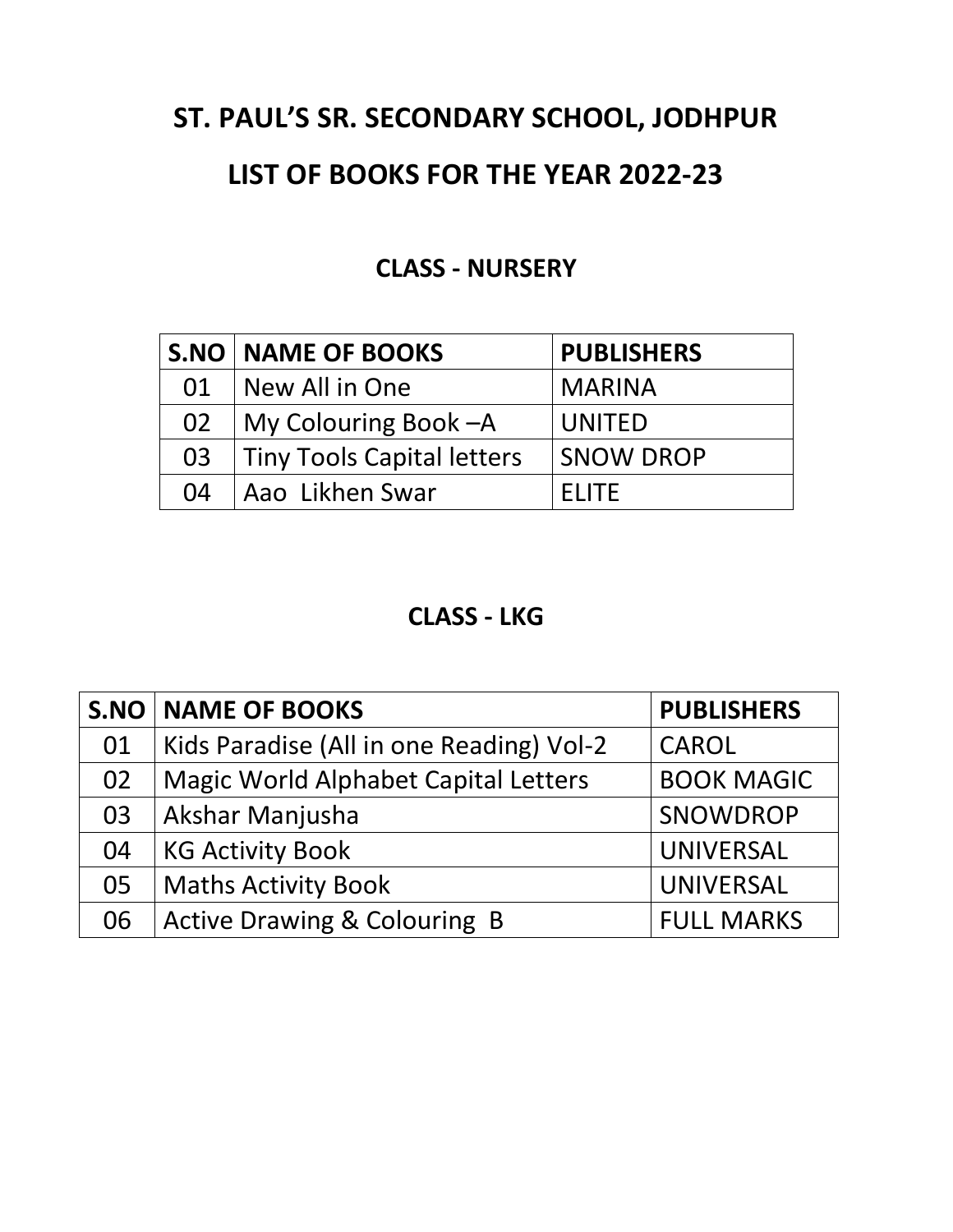| S.NO | <b>NAME OF BOOKS</b>              | <b>PUBLISHERS</b> |
|------|-----------------------------------|-------------------|
| 01   | New Impact English Reader-Primer  | <b>ELITE</b>      |
| 02   | Magic World Nursery Rhymes C      | <b>BOOK MAGIC</b> |
| 03   | <b>Cursive Stroke A</b>           | <b>MILLIENIUM</b> |
| 04   | Swar Gyan                         | <b>BOOK MAGIC</b> |
| 05   | Pitara (kavitaye or kahaniya) - 2 | <b>FULL MARKS</b> |
| 06   | Learn With My World Book          | <b>MARINA</b>     |
| 07   | <b>Maths World Primer</b>         | <b>MARINA</b>     |
| 08   | Active Drawing & Colouring C      | <b>FULL MARKS</b> |
| 09   | Swar Lekhan                       | <b>ACE</b>        |

**CLASS – I**

| S.NO | <b>NAME OF BOOKS</b>          | <b>PUBLISHERS</b>  |
|------|-------------------------------|--------------------|
| 01   | Focus English CB -1           | <b>RATNA SAGAR</b> |
| 02   | <b>Grammar Plus -1</b>        | <b>RATNA SAGAR</b> |
| 03   | <b>Smart Maths-1</b>          | S. CHAND           |
| 04   | Nayi Aashayein Hindi Pathmala | PP. PUB.           |
| 05   | Hindi Vyakran & Rachna        | <b>AMRITA</b>      |
| 06   | Friends of the Earth-1        | <b>S.CHAND</b>     |
| 07   | <b>Precious Values-1</b>      | F.K                |
| 08   | Smart Bite -1                 | <b>INDANICA</b>    |
| 09   | General knowledge -1          | <b>NEXT</b>        |
| 10   | Magic World Table Book A      | <b>Book Magic</b>  |
| 11   | Sulekh Lekhan-1               | Universal          |
| 12   | <b>Cursive Writing</b>        | Universal          |
| 13   | Anybody Can Draw-1            | Millenium          |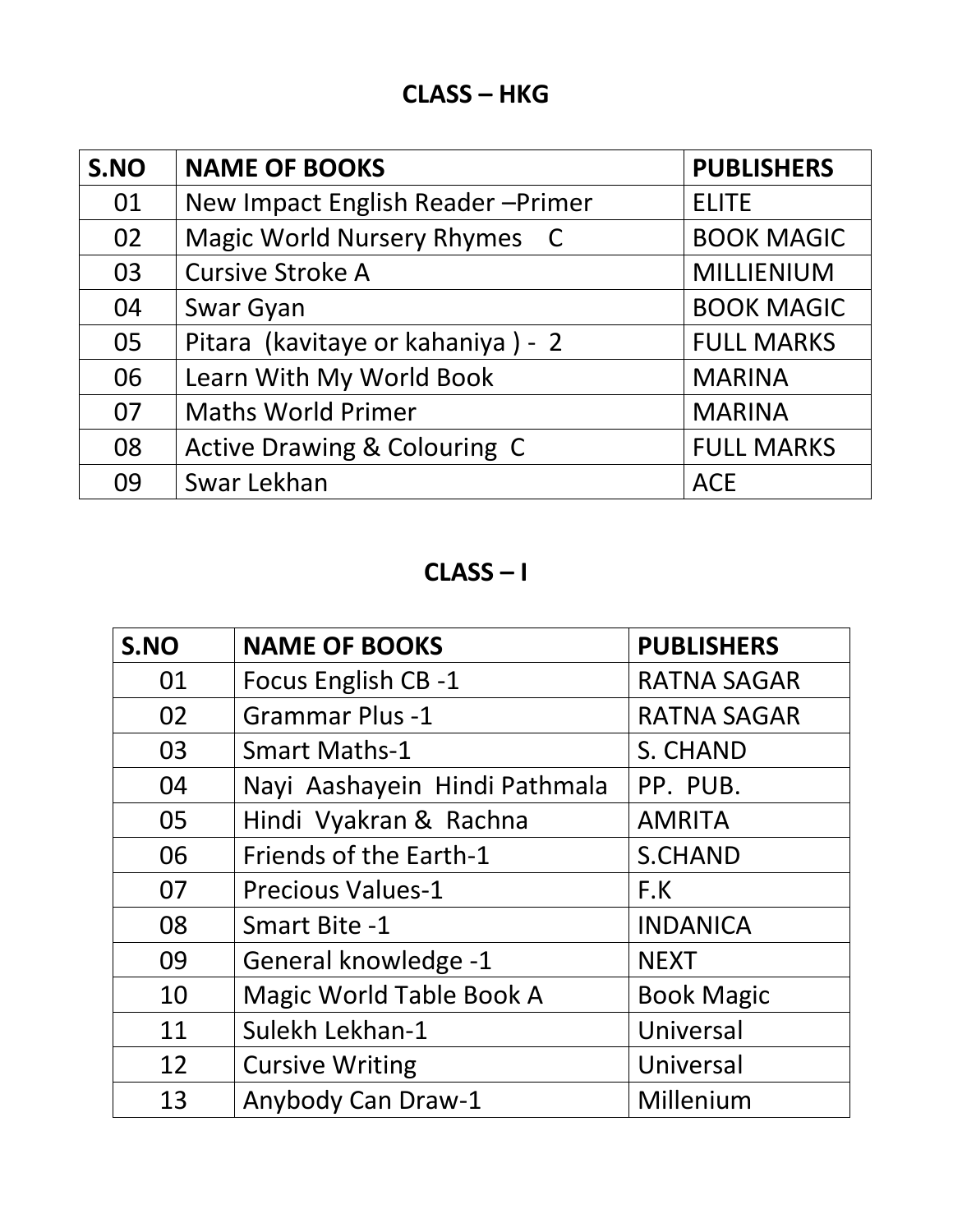**CLASS - II**

| S.NO | <b>NAME OF BOOKS</b>            | <b>PUBLISHERS</b>  |
|------|---------------------------------|--------------------|
| 01   | Focus English CB-2              | <b>RATNA SAGAR</b> |
| 02   | <b>Grammar Plus -2</b>          | <b>RATNA SAGAR</b> |
| 03   | <b>Smart Maths-2</b>            | S. CHAND           |
| 04   | Nayi Aashayein Hindi Pathmala-2 | PP PUB.            |
| 05   | Hindi Vyakran & Rachna-2        | <b>AMRITA</b>      |
| 06   | Friends of the Earth-2          | <b>S.CHAND</b>     |
| 07   | <b>Precious Values-2</b>        | F.K                |
| 08   | <b>Smart Bite -2</b>            | <b>INDANICA</b>    |
| 09   | General knowledge -2            | <b>NEXT</b>        |
| 10   | <b>Table For Fun</b>            | <b>MARINA</b>      |
| 11   | Sulekh Lekhan-2                 | Universal          |
| 12   | <b>Cursive Writing -2</b>       | Universal          |
| 13   | Anybody Can Draw-2              | Millenium          |

**CLASS - III**

| S.NO | <b>NAME OF BOOKS</b>            | <b>PUBLISHERS</b>  |
|------|---------------------------------|--------------------|
| 01   | Focus English CB -3             | <b>RATNA SAGAR</b> |
| 02   | The Grammar Connect-3           | <b>BLUE PRINT</b>  |
| 03   | Nayi Aashayein Hindi Pathmala-2 | PP PUB.            |
| 04   | Hindi Vyakran & Rachna          | <b>AMRITA</b>      |
| 05   | <b>Smart Maths</b>              | <b>S.CHAND</b>     |
| 06   | <b>Magical Maths-3</b>          | <b>JAY CEE</b>     |
| 07   | <b>Learning Science-3</b>       | <b>CORODVA</b>     |
| 08   | <b>Precious Values-3</b>        | F.K                |
| 09   | <b>Smart Bite-3</b>             | <b>INDANNICA</b>   |
| 10   | My Book of SST-3                | <b>RATNA SAGAR</b> |
| 11   | The knowledge Generation-3      | <b>INDANNICA</b>   |
| 12   | <b>Fun With Table</b>           | <b>MARINA</b>      |
| 13   | Meri Hindi Sulekh Mala          | <b>FULL MARKS</b>  |
| 14   | <b>Cursive Writing-3</b>        | <b>UNIVERSAL</b>   |
| 15   | Anybody Can Draw-3              | <b>MILLINEIUM</b>  |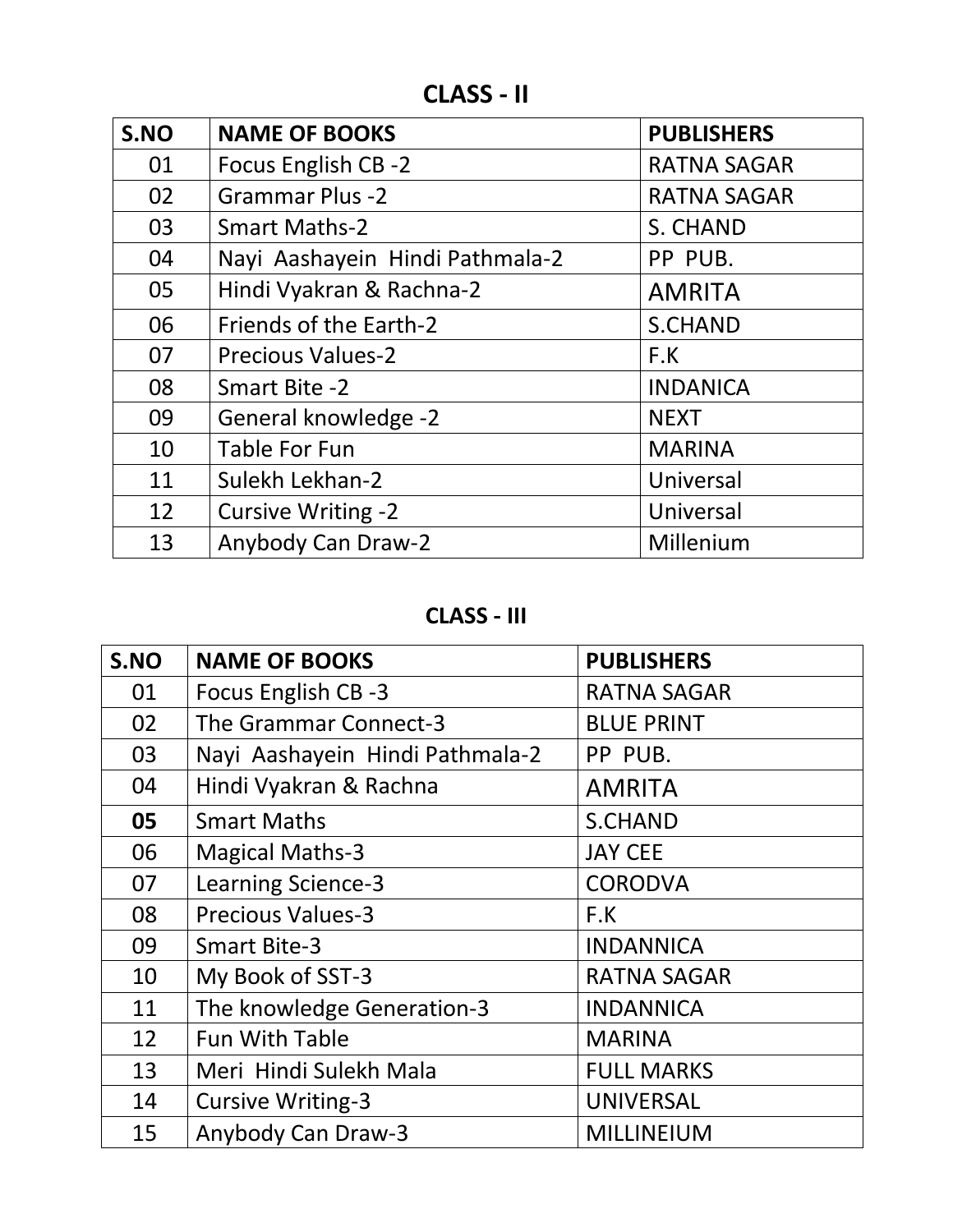**CLASS - IV**

| S.NO | <b>NAME OF BOOKS</b>            | <b>PUBLISHERS</b>  |
|------|---------------------------------|--------------------|
| 01   | Focus English CB-4              | <b>RATNA SAGAR</b> |
| 02   | The Grammar Connect-4           | <b>BLUE PRINT</b>  |
| 03   | Nayi Aashayein Hindi Pathmala-4 | PP PUB.            |
| 04   | Hindi Vyakran & Rachna          | <b>AMRITA</b>      |
| 05   | <b>Smart Maths</b>              | S. CHAND           |
| 06   | <b>Magical Maths-4</b>          | <b>JAY CEE</b>     |
| 07   | <b>Learning Science-4</b>       | <b>CORODVA</b>     |
| 08   | <b>Precious Values-4</b>        | F.K                |
| 09   | <b>Smart Bite-4</b>             | <b>INDANNICA</b>   |
| 10   | My Book of SST-4                | <b>RATNA SAGAR</b> |
| 11   | The knowledge Generation-4      | <b>INDANNICA</b>   |
| 12   | Play with Numbers (Table Book)  | <b>UNIVERSAL</b>   |
| 12   | Meri Hindi Sulekh Mala-4        | <b>FULL MARKS</b>  |
| 13   | <b>Cursive Writing-4</b>        | <b>UNIVERSAL</b>   |
| 14   | Anybody Can Draw-4              | MILLINEIUM         |

**CLASS - V**

| S.NO | <b>NAME OF BOOKS</b>            | <b>PUBLISHERS</b>  |
|------|---------------------------------|--------------------|
| 01   | Focus English CB -5             | <b>RATNA SAGAR</b> |
| 02   | The Grammar Connect-5           | <b>BLUE PRINT</b>  |
| 03   | Nayi Aashayein Hindi Pathmala-5 | PP PUB             |
| 04   | Hindi Vyakran & Rachna-5        | <b>AMRITA</b>      |
| 05   | Smart Books                     | S. CHAND           |
| 06   | <b>Magical Maths-5</b>          | <b>JAY CEE</b>     |
| 07   | <b>Learning Science-5</b>       | <b>CORODVA</b>     |
| 08   | <b>Precious Values-5</b>        | F.K                |
| 09   | <b>Smart Bite-5</b>             | <b>INDANNICA</b>   |
| 10   | My Book of SST-5                | <b>RATNA SAGAR</b> |
| 11   | The knowledge Generation-5      | <b>INDANNICA</b>   |
| 12   | Play with Numbers (Table Book)  | <b>UNIVERSAL</b>   |
| 13   | Meri Hindi Sulekh Mala-5        | <b>FULL MARKS</b>  |
| 14   | <b>Cursive Writing-5</b>        | <b>UNIVERSAL</b>   |
| 15   | Anybody Can Draw-5              | <b>MILLINEIUM</b>  |
| 16   | <b>School Atlas</b>             | <b>OBS</b>         |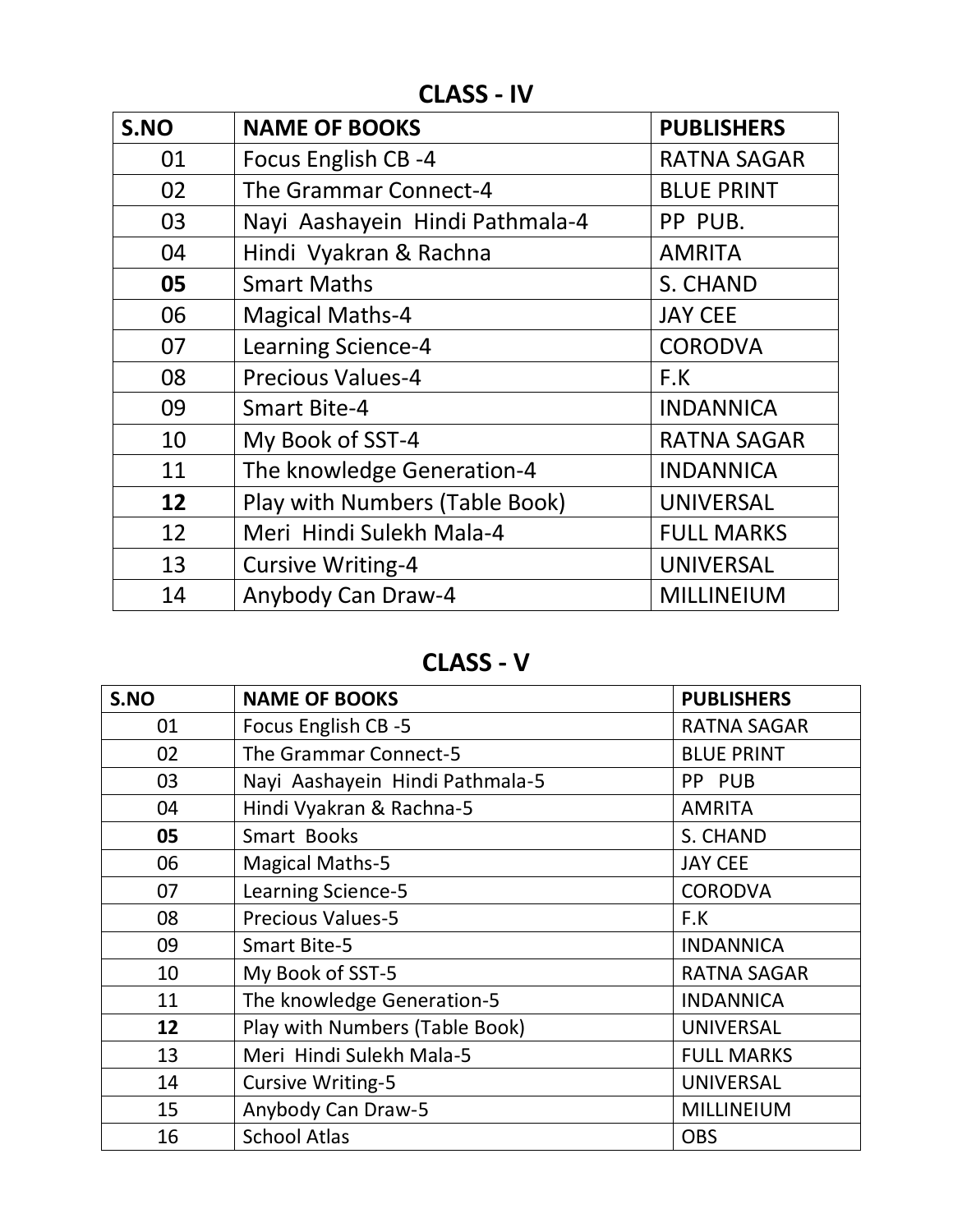| S.NO | <b>NAME OF BOOKS</b>                | <b>PUBLISHERS</b>  |
|------|-------------------------------------|--------------------|
| 01   | Focus English CB -6                 | <b>RATNA SAGAR</b> |
| 02   | Wow English Grammar & Composition-6 | <b>EUPHEUS</b>     |
| 03   | Saransh Hindi Pathya Pustak-6       | <b>PRACHI</b>      |
| 04   | Sugam Hindi Vyakran-6               | <b>CORDOVA</b>     |
| 05   | <b>Excellence in Mathematics-6</b>  | <b>PRACHI</b>      |
| 06   | Living Science-6                    | <b>RATNA SAGAR</b> |
| 07   | <b>Text Book Of Social Science</b>  | <b>GOYAL</b>       |
| 08   | Divyanjali Sanskrit Pathmala-1      | PP PUB             |
| 09   | Value First -6                      | <b>EUPHEUS</b>     |
| 10   | <b>Smart Byte-6</b>                 | <b>INDANNICA</b>   |
| 11   | The knowledge of Generation-6       | <b>INDANNICA</b>   |
| 12   | Any body Can Draw-6                 | <b>MILLENIUM</b>   |
| 13   | <b>School Atlas</b>                 | <b>MACMILLAN</b>   |

## **CLASS – VII**

| S.NO | <b>NAME OF BOOKS</b>                 | <b>PUBLISHERS</b>  |
|------|--------------------------------------|--------------------|
| 01   | Focus English CB -7                  | <b>RATNA SAGAR</b> |
| 02   | Wow English Grammar &                | <b>EUPHEUS</b>     |
|      | Composition - 7                      |                    |
| 03   | Saransh Hindi Pathya Pustak-7        | <b>PRACHI</b>      |
| 04   | Sugam Hindi Vyakran-7                | <b>CORDOVA</b>     |
| 05   | <b>Excellence in Mathematics-7</b>   | <b>PRACHI</b>      |
| 06   | Living Science-7                     | <b>RATNA SAGAR</b> |
| 07   | <b>Text Book Of Social Science-7</b> | <b>GOYAL</b>       |
| 08   | Divyanjali Sanskrit Pathmala-2       | PP PUB.            |
| 09   | Value First -7                       | <b>EUPHEUS</b>     |
| 10   | <b>Smart Byte-7</b>                  | <b>INDANNICA</b>   |
| 11   | The knowledge of Generation-7        | <b>INDANNICA</b>   |
| 12   | Anybody Can Draw-7                   | <b>MILLENIUM</b>   |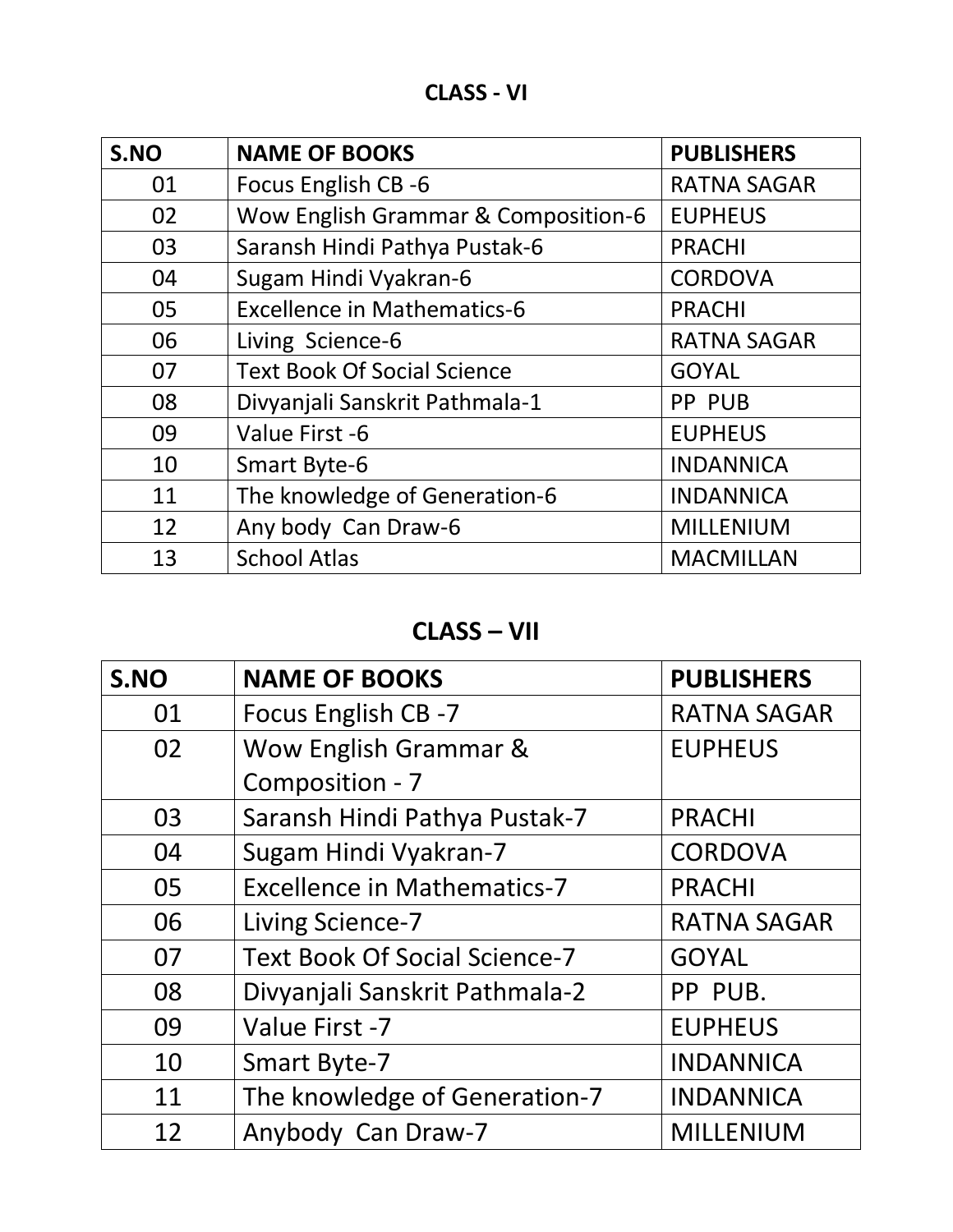| S.NO | <b>NAME OF BOOKS</b>                 | <b>PUBLISHERS</b>  |
|------|--------------------------------------|--------------------|
| 01   | Focus English CB -8                  | <b>RATNA SAGAR</b> |
| 02   | Wow English Grammar & Composition-8  | <b>EUPHEUS</b>     |
| 03   | Saransh Hindi Pathya Pustak-8        | <b>PRACHI</b>      |
| 04   | Sugam Hindi Vyakra-8                 | <b>CORDOVA</b>     |
| 05   | <b>Excellence in Mathematics-8</b>   | <b>PRACHI</b>      |
| 06   | Living Science-8                     | <b>RATNA SAGAR</b> |
| 07   | <b>Text Book Of Social Science-8</b> | <b>GOYAL</b>       |
| 08   | Divyanjali Sanskrit Pathmala-3       | P.P. PUB.          |
| 09   | Value First -8                       | <b>EUPHEUS</b>     |
| 10   | <b>Smart Byte-8</b>                  | <b>INDANNICA</b>   |
| 11   | The knowledge of Generation-8        | <b>INDANNICA</b>   |
| 12   | Anybody Can Draw-8                   | <b>MILLENIUM</b>   |

**CLASS - IX**

| S.NO | <b>NAME OF BOOKS</b>             | <b>PUBLISHERS</b> |
|------|----------------------------------|-------------------|
| 01   | <b>Behive</b>                    | <b>NCERT</b>      |
| 02   | <b>Moments</b>                   | <b>NCERT</b>      |
| 03   | Hindi Sparsh -1                  | <b>NCERT</b>      |
| 04   | Hindi Sanchayan 1                | <b>NCERT</b>      |
| 05   | <b>Text book of Science</b>      | <b>NCERT</b>      |
| 06   | Words & Expression-1             | <b>NCERT</b>      |
| 07   | India & Contemporary world - 1   | <b>NCERT</b>      |
| 08   | <b>Democratic Politics-1</b>     | <b>NCERT</b>      |
| 09   | <b>Economics Text Book IX</b>    | <b>NCERT</b>      |
| 10   | Contemporary India (Geography) 1 | <b>NCERT</b>      |
| 11   | Mathematics IX                   | <b>NCERT</b>      |
| 12   | Pravesh Hindi Vyakran -9         | <b>FULL MARKS</b> |
| 13   | <b>Inspirations For Life-9</b>   | <b>MARINA</b>     |
| 14   | <b>Computer Application</b>      | <b>INDANNICA</b>  |
| 15   | Science Lab Manual               | <b>ARYA</b>       |
| 16   | <b>Maths Reference Book-9</b>    | <b>PRACHI</b>     |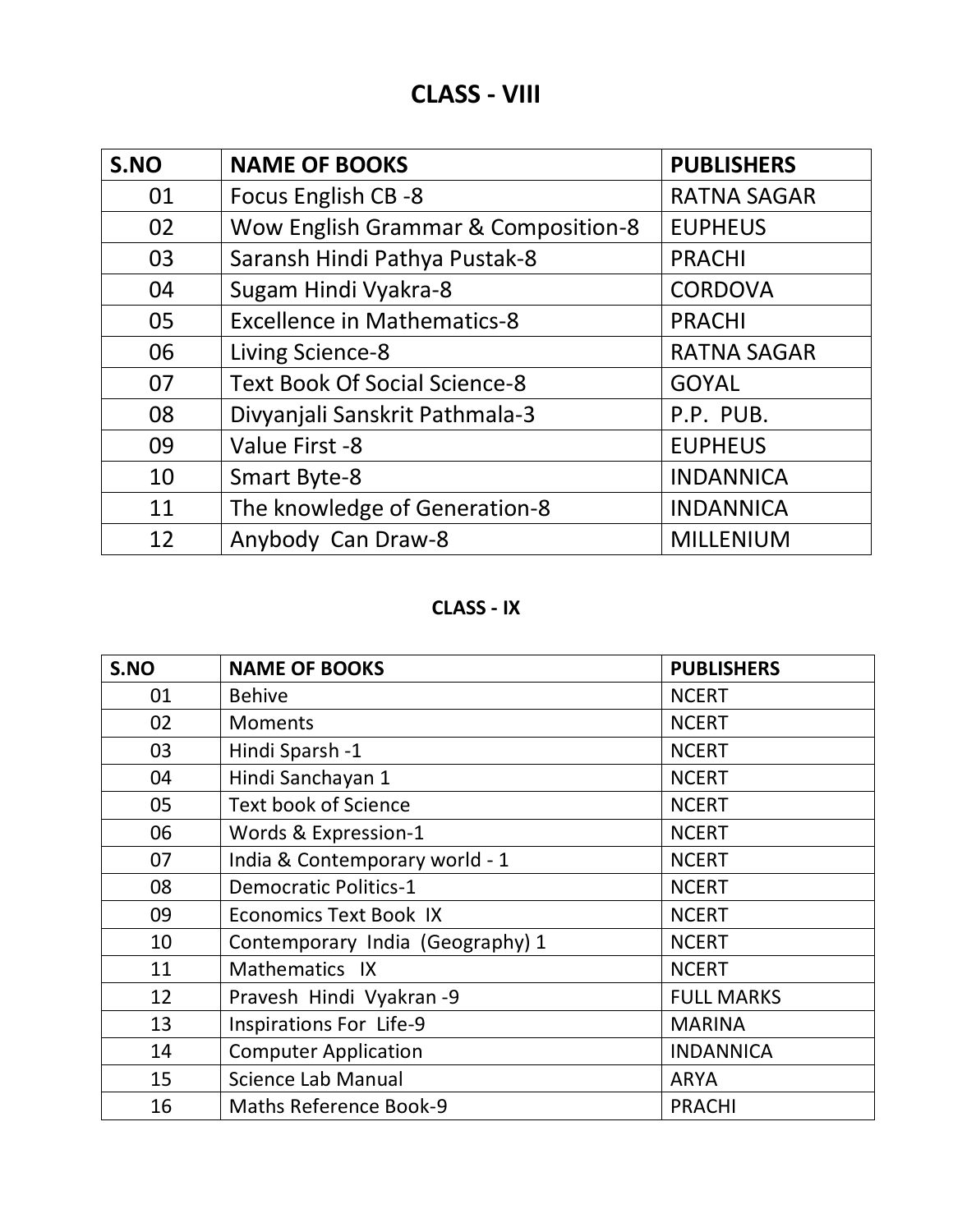**CLASS - X**

| S.NO | <b>NAME OF BOOKS</b>           | <b>PUBLISHERS</b> |
|------|--------------------------------|-------------------|
| 01   | <b>First Flight</b>            | <b>NCERT</b>      |
| 02   | Foot print Without Feet X      | <b>NCERT</b>      |
| 03   | <b>Words and Expression</b>    | <b>NCERT</b>      |
| 04   | Hindi Sparsh -2                | <b>NCERT</b>      |
| 05   | Hindi Sanchayan -2             | <b>NCERT</b>      |
| 06   | Maths $-X$                     | <b>NCERT</b>      |
| 07   | Science -X                     | <b>NCERT</b>      |
| 08   | <b>Economic Development -X</b> | <b>NCERT</b>      |
| 09   | Democratic Politics -X         | <b>NCERT</b>      |
| 10   | Contemporary India 2 X         | <b>NCERT</b>      |
| 11   | India and the Contemporary 2 X | <b>NCERT</b>      |
| 12   | Pravesh Hindi Vyakran - X      | <b>FULL MARKS</b> |
| 13   | <b>Inspirations For Life-X</b> | <b>MARINA</b>     |
| 14   | <b>Computer Application X</b>  | <b>INDANNICA</b>  |
| 15   | Maths Reference BooK $- X$     | Prachi            |
| 16   | Science Lab Manual             | <b>ARYA</b>       |

# **CLASS – XI (COMMERCE) NCERT TEXT BOOKS FOR ALL SUBJECTS**

| S.NO | <b>NAME OF BOOKS</b>            | <b>PUBLISHERS</b>    |
|------|---------------------------------|----------------------|
| 01   | <b>Informatics Practices</b>    | <b>SUMIT ARORA</b>   |
| 02   | Accountancy                     | <b>T.S. GREWAL</b>   |
| 03   | <b>Micro Economics</b>          | T.R. JAIN & V.K OHRI |
| 04   | <b>Statistics for Economics</b> | T.R JAIN & V.K. OHRI |